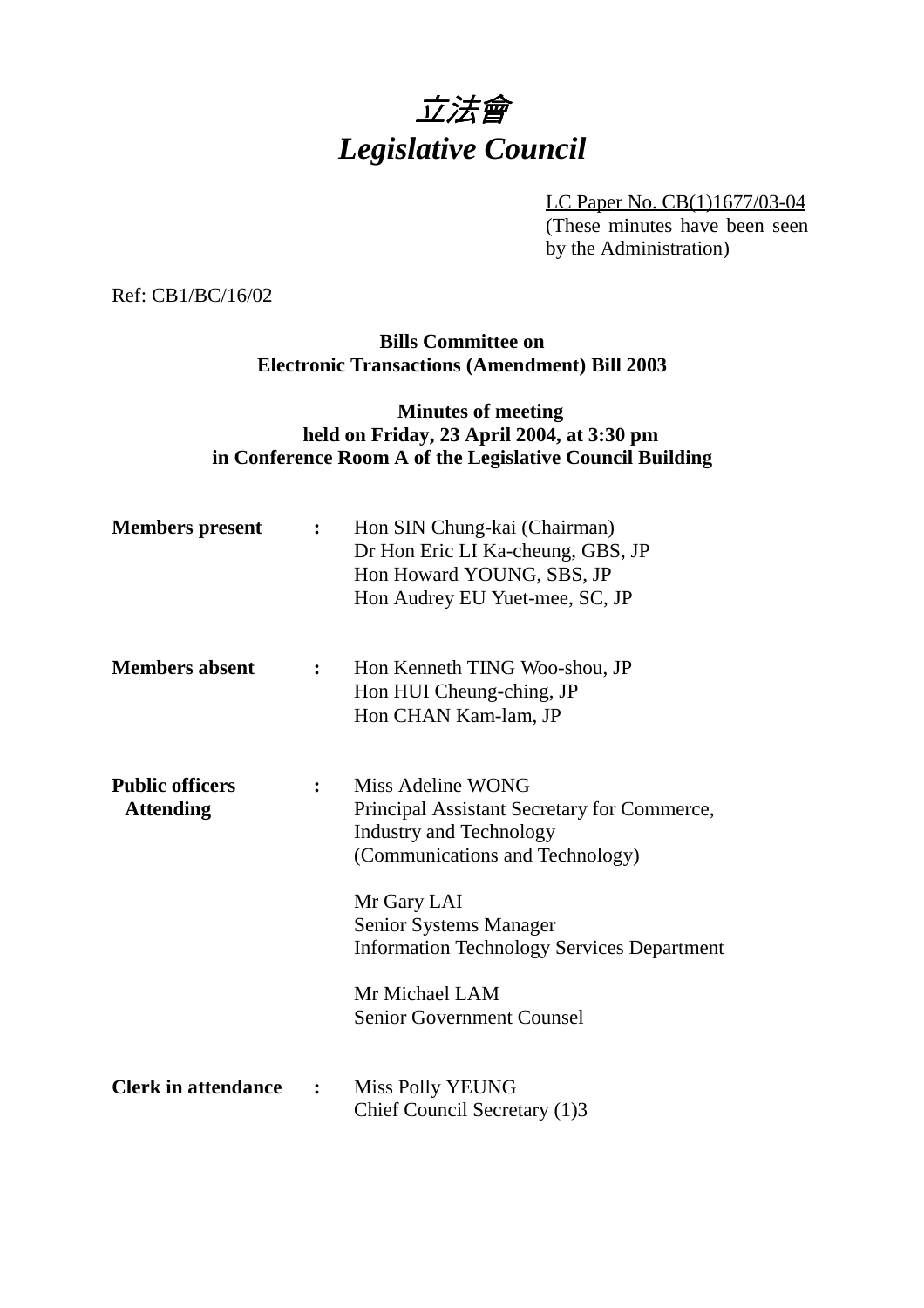Ms Debbie YAU Senior Council Secretary (1)1

## Action

# **I Meeting with the Administration**

| Clause-by-clause examination of the Bill |                                                                                                                                                                               |
|------------------------------------------|-------------------------------------------------------------------------------------------------------------------------------------------------------------------------------|
| LC Paper No. $CB(1)1590/03-04(01)$       | - Marked-up copy of the Committee<br>Stage Amendments proposed by the<br>Administration (as at 21 April 2004)<br>to the Bill prepared by the Legal<br><b>Service Division</b> |
| LC Paper No. $CB(1)1560/03-04(01)$       | - Committee Stage Amendments to be<br>by the<br>Secretary<br>moved<br>for<br>Commerce, Industry and Technology<br>(revised)                                                   |
| LC Paper No. $CB(1)1560/03-04(02)$       | - The Administration's responses to<br>public submissions                                                                                                                     |
| LC Paper No. CB(1)1271/03-04(01)         | -Information paper provided by the<br>Administration<br>explaining<br>its<br>Committee<br><b>Stage</b><br>proposed<br>Amendments to the Bill                                  |
| LC Paper No. CB(3)734/02-03              | - The Bill                                                                                                                                                                    |
| ITBB/IT 107/4/1(03) Pt.29                | - The Legislative Council Brief issued<br>by the Commerce, Industry and<br>Technology Bureau on 11 June 2003                                                                  |
| LC Paper No. LS126/02-03                 | - The Legal Service Division Report<br>on the Bill                                                                                                                            |
| LC Paper No. CB(1)985/03-04              | - Background<br>brief on Electronic<br>Transactions (Amendment) Bill 2003<br>prepared by the Secretariat                                                                      |
| LC Paper No. $CB(1)1053/03-04(01)$       | - Marked-up copy of the Bill                                                                                                                                                  |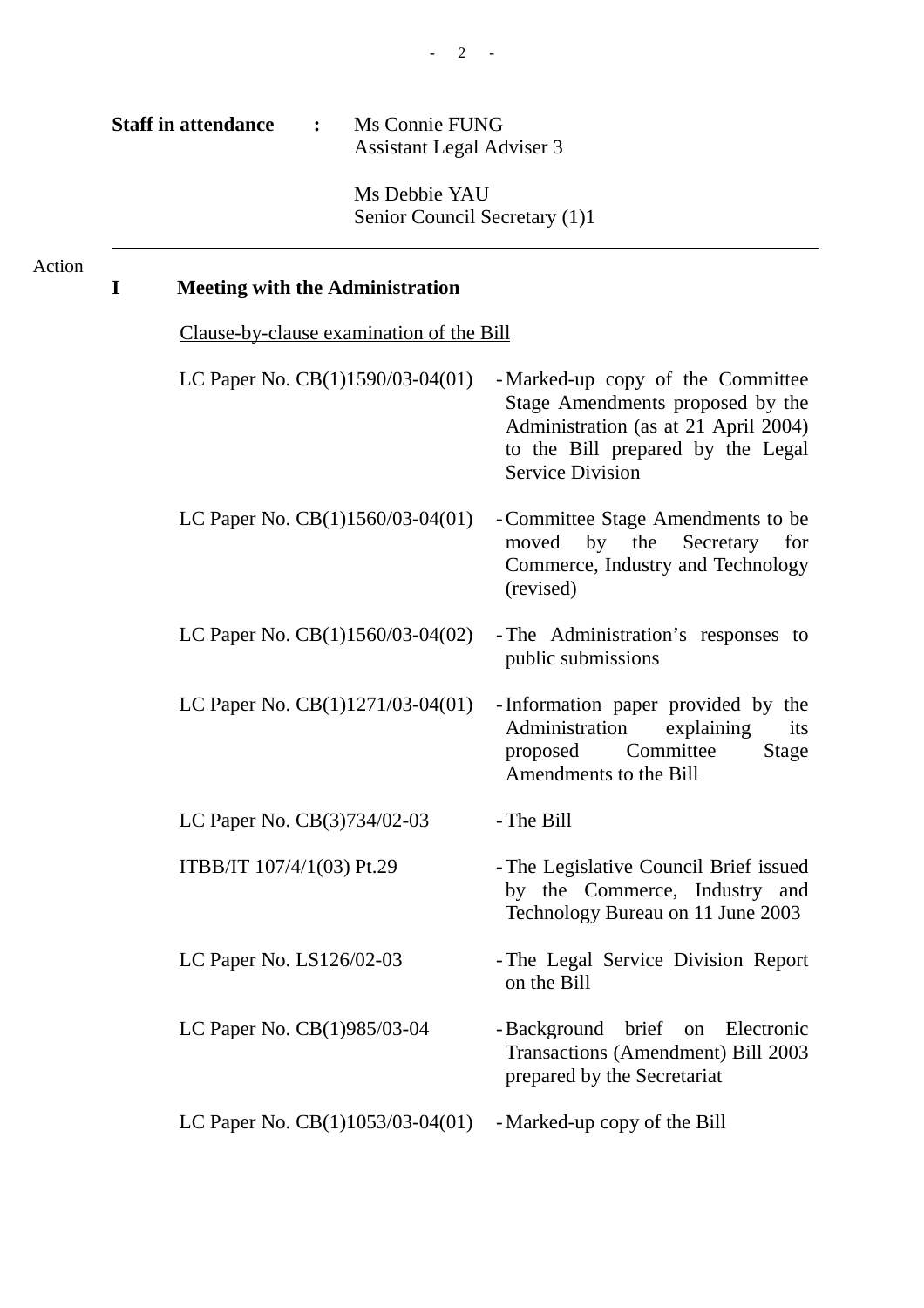| LC Paper No. $CB(1)1053/03-04(02)$       | - Letter dated 16 January 2004 from<br>the Assistant Legal Adviser (ALA)<br>to the Administration |
|------------------------------------------|---------------------------------------------------------------------------------------------------|
| LC Paper No. $CB(1)1053/03-04(03)$       | - Reply dated 19 February 2004 from<br>the Administration to ALA's letter of<br>16 January 2004   |
| LC Paper No. $CB(1)1053/03-04(04)$       | -Copies of the relevant provisions<br>referred to in Schedule 3 to the Bill                       |
| Submissions from deputations/individuals |                                                                                                   |

- 1. Office of the Privacy Commissioner for Personal Data, Hong Kong (LC Paper No. CB(1)1357/03-04(01)
- 2. PCCW-HKT Telephone Limited (LC Paper No. CB(1)1447/03-04(01) (English version only))
- 3. Hong Kong IT Alliance Limited (LC Paper No. CB(1)1447/03-04(02) (English version only))
- 4. Mr LAU Wai-cheung, a member of Sai Kung District Council (LC Paper No. CB(1)1447/03-04(03) (Chinese version only))
- 5. Mr Damien WONG (LC Paper No. CB(1)1447/03-04(04) (English version only))
- 6. Consumer Council (LC Paper No. CB(1)1472/03-04(01) (English version only))
- 7. Hong Kong Computer Society (LC Paper No. CB(1)1590/03-04(02) (English version only)
- 8. Hong Kong Society of Accountants (LC Paper No. CB(1)1590/03-04(03) (English version only)

The Bills Committee deliberated (index of proceedings attached at Appendix).

2. The Bills Committee examined the Bill clause-by-clause from Clauses 22 to 26. Members raised no query.

3. The Bills Committee scrutinized the Committee Stage Amendments (CSAs) proposed by the Secretary for Commerce, Industry and Technology and noted that the Administration had proposed CSAs to add new Clauses 20A, 22A and 22B, in addition to new Clauses 2A and 7A. In reply to the Chairman, the Principal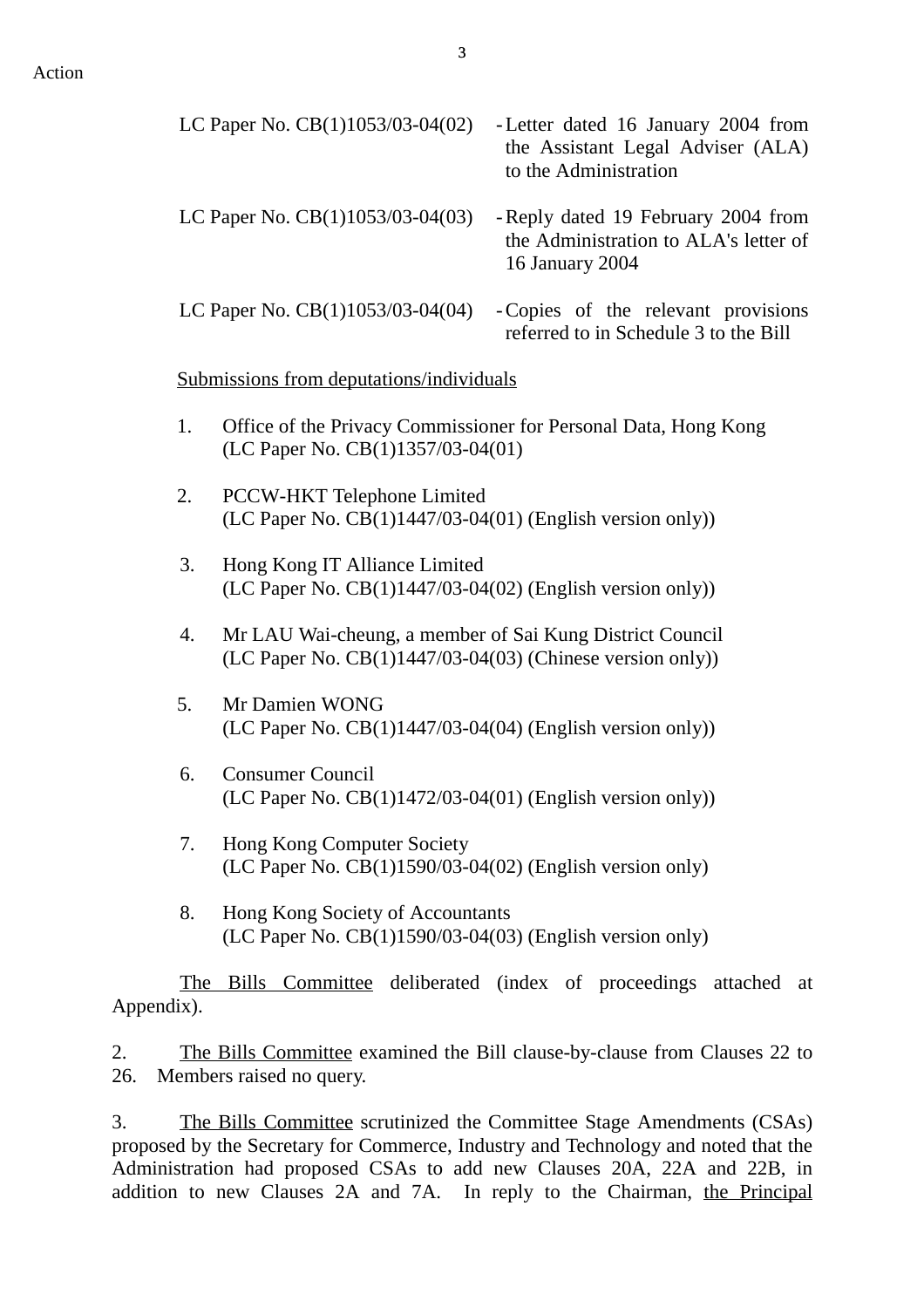Action

Assistant Secretary for Commerce, Industry and Technology (Communications and Technology) said that the Administration intended to resume Second Reading debate on the Bill on 23 June 2004.

4. Members noted that the Administration had provided a written response to six of the eight submissions received on the Bill and that the Administration had undertaken to provide its response to the remaining two submissions by 28 April 2004. Members agreed that the Bills Committee should consider the Administration's written responses to all submissions at the next meeting scheduled to be held on 6 May 2004 at 4:30 pm.

5. Members also noted that Mr Charles MOK, President of the Hong Kong Information Technology Federation Ltd (HKITF) had indicated his intention to attend a meeting of the Bills Committee to present views on behalf of HKITF. The Chairman advised that HKITF should be invited to submit written views on the Bill and to indicate whether it would attend the next meeting of the Bills Committee on 6 May 2004.

(*Post-meeting note:* The letter from HKITF dated 18 March 2004 has been tabled at the meeting. The Secretariat has written to the President of HKITF inviting HKITF to provide written views on the Bill and to indicate whether it will attend the next meeting of the Bills Committee. Mr MOK has subsequently replied that HKITF will not submit any written views and will not attend the meeting of the Bills Committee on 6 May 2004. )

### **II Any other business**

6. There being no other business, the meeting ended at 4:00 pm.

Council Business Division 1 Legislative Council Secretariat 5 May 2004